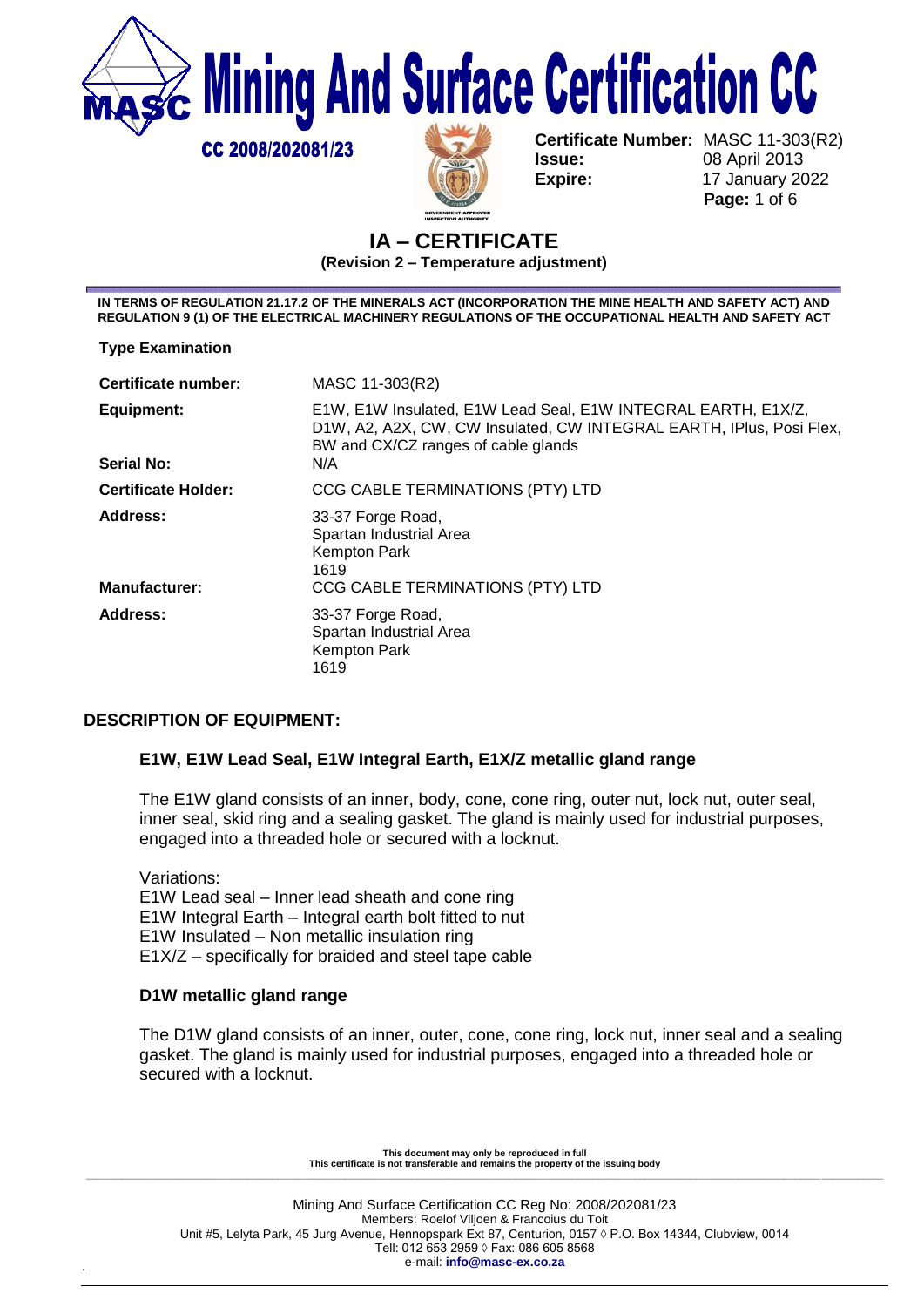Various standard gland range approval **Page 2 of 6 (Revision 1 – Temperature adjustment)**

## **A2, A2X metallic gland range**

The A2 gland consists of an inner, outer, bush, lock nut, gripper seal, skid ring and a sealing gasket. The gland is mainly used for industrial purposes, engaged into a threaded hole or secured with a locknut.

Variations: A2X – Double gripper seal

#### **CW, CW Insulated, CX/CZ and CW Integral Earth metallic gland range**

The CW gland consists of an inner, body, cone, cone ring, lock nut, bush, outer nut, skid ring, outer seal and a sealing gasket. The gland is mainly used for industrial purposes, engaged into a threaded hole or secured with a locknut.

Variations: CW Insulated – Non metallic isolation ring CW Integral Earth – Integral earth bolt fitted to nut CW Insulated – Insulation ring CX/CZ – for use with braided and steel tape cable

#### **IPlus metallic gland range**

The I Plus gland consists of an inner, body, cone, cone ring, lock nut, IP corrosion guard outer, IP corrosion guard nut, skid ring, corrosion guard sealing ring, inner seal and outer seal. The gland is mainly used for industrial purposes, engaged into a threaded hole or secured with a locknut.

#### **Posi Flex composite gland range**

The Posi Flex gland consists of an inner, insert, lock nut, outer, nipple nut mould, Gripper seal, skid ring, nipple seal and a gasket. The gland is mainly used for industrial purposes, engaged into a threaded hole or secured with a locknut.

#### **BW metallic gland range**

The BW gland consists of an inner, outer, cone, bush, and lock nut. The gland is mainly used for industrial purposes, engaged into a threaded hole or secured with a locknut.

Notes:

- 1. The manufacturer's documents refer to different configurations of thread form and thread size on each gland range. The manufacturer's documents also further specify the type of cables allowed for use on the different ranges of cable glands.
- 2. See attached schedule for specific classification of each gland series.

#### **MARKING:**

The glands contain the following marking:

- Manufacturer's trademark
- IP marking (as applicable)
- Entry threads form and size

**This document may only be reproduced in full This certificate is not transferable and remains the property of the issuing body \_\_\_\_\_\_\_\_\_\_\_\_\_\_\_\_\_\_\_\_\_\_\_\_\_\_\_\_\_\_\_\_\_\_\_\_\_\_\_\_\_\_\_\_\_\_\_\_\_\_\_\_\_\_\_\_\_\_\_\_\_\_\_\_\_\_\_\_\_\_\_\_\_\_\_\_\_\_\_\_\_\_\_\_\_\_\_\_\_\_\_\_\_\_\_\_\_\_\_\_\_\_\_\_\_\_\_\_\_\_\_\_\_\_\_\_\_\_\_\_\_\_\_\_\_\_\_\_\_\_\_\_\_\_\_\_\_\_\_\_\_\_\_\_\_\_\_\_\_\_\_\_\_\_**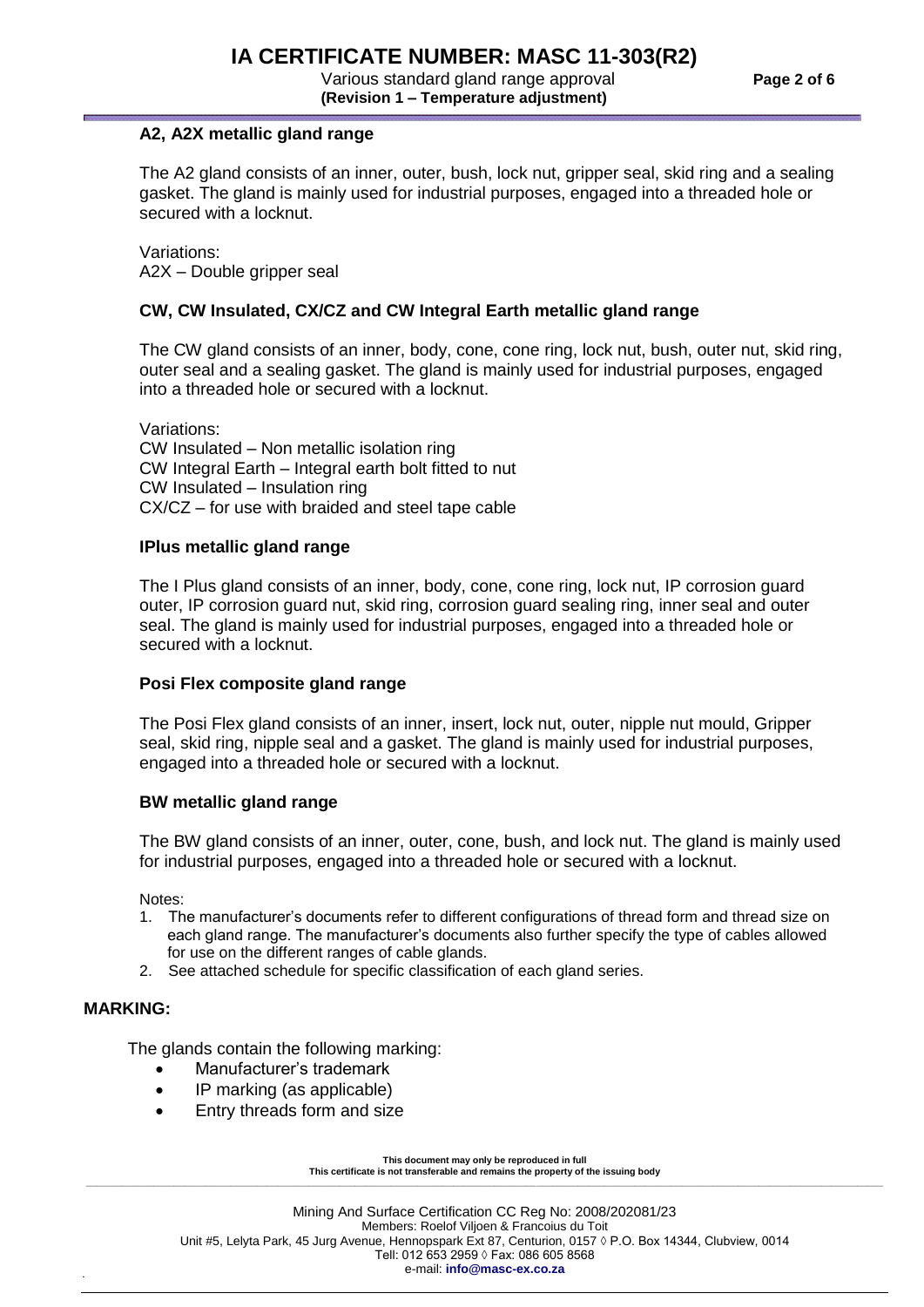# **IA CERTIFICATE NUMBER: MASC 11-303(R2)**

 Various standard gland range approval **Page 3 of 6 (Revision 1 – Temperature adjustment)**

## **The evaluation was conducted according to the requirements of:**

IEC 62444: 2010, Edition 1.0 – Cable glands for electrical installations

## **CONDITIONS OF CERTIFICATION / MANUFACTURE:**

- 1. The apparatus must be additionally marked in a clear, legible, visible and indelible manner with the marking details as described above.
- 2. All production units must be conducted under a third party quality system.
- 3. This certificate relates only to the component specified herein as executed in the samples supplied for evaluation.
- 4. In affixing the marking to the component, the manufacturer attests on its own responsibility that the component conforms to the documents listed herein.
- 5. It is a condition of certification that a copy of the Certificate and instructions must be made available for the equipment. The instructions must include relevant application information including, thread form, type / size of cables etc.

## **SPECIAL CONDITIONS FOR SAFE USE:**

A service temperature range of -65°C to 175°C (silicone seals and PTFE gasket) and -20°C to 125°C (EPDM and HDPE or PTFE gasket) is applicable for the washers and seals utilized to maintain the IP rating.

#### **COMPLIANCE:**

The samples of the gland ranges as described above are deemed to be in compliance with the IEC62444:2010 standards and has been tested and assessed according to the relevant clauses of this standard. See attached schedule.

fM

**\_\_\_\_\_\_\_\_\_\_\_\_ R Viljoen MANAGING MEMBER**

**Mining And Surface Certification**

**This document may only be reproduced in full This certificate is not transferable and remains the property of the issuing body \_\_\_\_\_\_\_\_\_\_\_\_\_\_\_\_\_\_\_\_\_\_\_\_\_\_\_\_\_\_\_\_\_\_\_\_\_\_\_\_\_\_\_\_\_\_\_\_\_\_\_\_\_\_\_\_\_\_\_\_\_\_\_\_\_\_\_\_\_\_\_\_\_\_\_\_\_\_\_\_\_\_\_\_\_\_\_\_\_\_\_\_\_\_\_\_\_\_\_\_\_\_\_\_\_\_\_\_\_\_\_\_\_\_\_\_\_\_\_\_\_\_\_\_\_\_\_\_\_\_\_\_\_\_\_\_\_\_\_\_\_\_\_\_\_\_\_\_\_\_\_\_\_\_**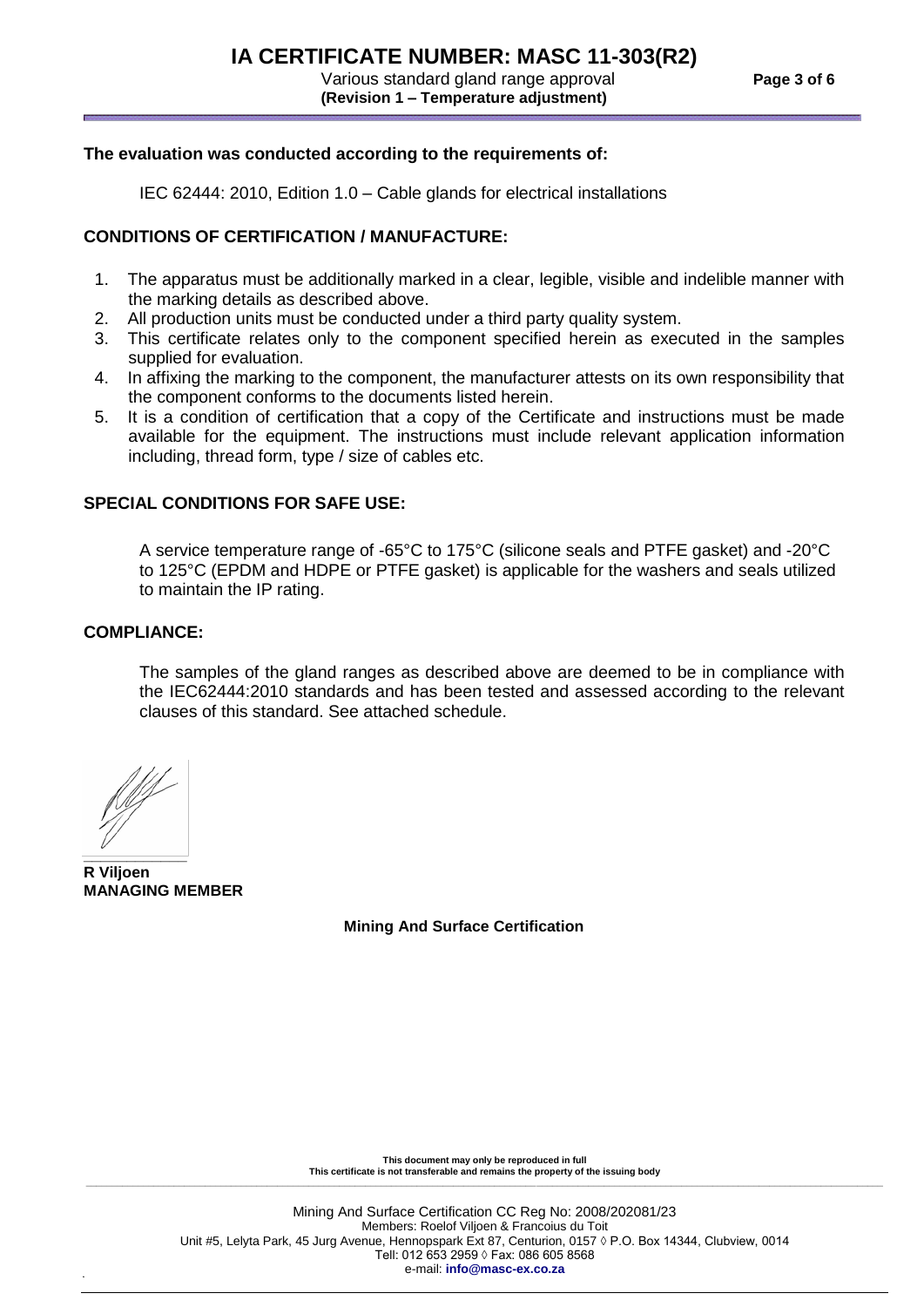## **IA CERTIFICATE NUMBER: MASC 11-303**

Various standard gland range approval **Page 4 of 6** 

**Schedule**

#### **GLAND CLASSIFICATION (CLAUSE 6 of IEC62444)**

## **Non Armoured cable retention or anchorage**

| <b>NON-ARMOURED GLANDS</b>   |                                                            |                                                               |                                                     |                                                                                                                                                                       |                                              |  |
|------------------------------|------------------------------------------------------------|---------------------------------------------------------------|-----------------------------------------------------|-----------------------------------------------------------------------------------------------------------------------------------------------------------------------|----------------------------------------------|--|
| <b>GLAND</b><br><b>RANGE</b> | <b>ACCORDING TO</b><br><b>MATERIAL AND</b><br><b>CABLE</b> | <b>ACCORDING TO</b><br><b>MECHANICAL</b><br><b>PROPERTIES</b> | <b>ACCORDING TO ELECTRICAL</b><br><b>PROPERTIES</b> | <b>ACCORDING TO</b><br><b>RESISTANCE TO</b><br><b>EXTERNAL INFLUENCES</b>                                                                                             | <b>ACCORDING TO</b><br><b>SEALING SYSTEM</b> |  |
| A2                           | Metallic for unarmoured<br>cable                           | Impact category 8<br>Anchorage type B                         | No requirement                                      | IP66/67/68<br>Temp range: -65°C to 175°C<br>(Silicone seals)<br>Temp range: -20°C to 125°C<br>(EPDM Seals)<br>Single seal                                             | Single sealing system                        |  |
| A2X                          | Metallic for unarmoured<br>cable                           | Impact category 8<br>Anchorage type B                         | No requirement                                      | IP66/67/68<br>Temp range: -65 $^{\circ}$ C to 175 $^{\circ}$ C<br>(Silicone seals)<br>Temp range: -20 $^{\circ}$ C to 125 $^{\circ}$ C<br>(EPDM Seals)<br>Single seal | Multi sealing system                         |  |
| Posi Flex                    | Composite for<br>unarmoured cable                          | Impact category 7<br>Anchorage type B                         | No requirement                                      | IP66/67/68<br>Temp range: -65°C to 175°C<br>(Silicone seals)<br>Temp range: -20 $^{\circ}$ C to 125 $^{\circ}$ C<br>(EPDM Seals)<br>UV<br>Single seal                 | Single sealing system                        |  |

**This document may only be reproduced in full This certificate is not transferable and remains the property of the issuing body \_\_\_\_\_\_\_\_\_\_\_\_\_\_\_\_\_\_\_\_\_\_\_\_\_\_\_\_\_\_\_\_\_\_\_\_\_\_\_\_\_\_\_\_\_\_\_\_\_\_\_\_\_\_\_\_\_\_\_\_\_\_\_\_\_\_\_\_\_\_\_\_\_\_\_\_\_\_\_\_\_\_\_\_\_\_\_\_\_\_\_\_\_\_\_\_\_\_\_\_\_\_\_\_\_\_\_\_\_\_\_\_\_\_\_\_\_\_\_\_\_\_\_\_\_\_\_\_\_\_\_\_\_\_\_\_\_\_\_\_\_\_\_\_\_\_\_\_\_\_\_\_\_\_**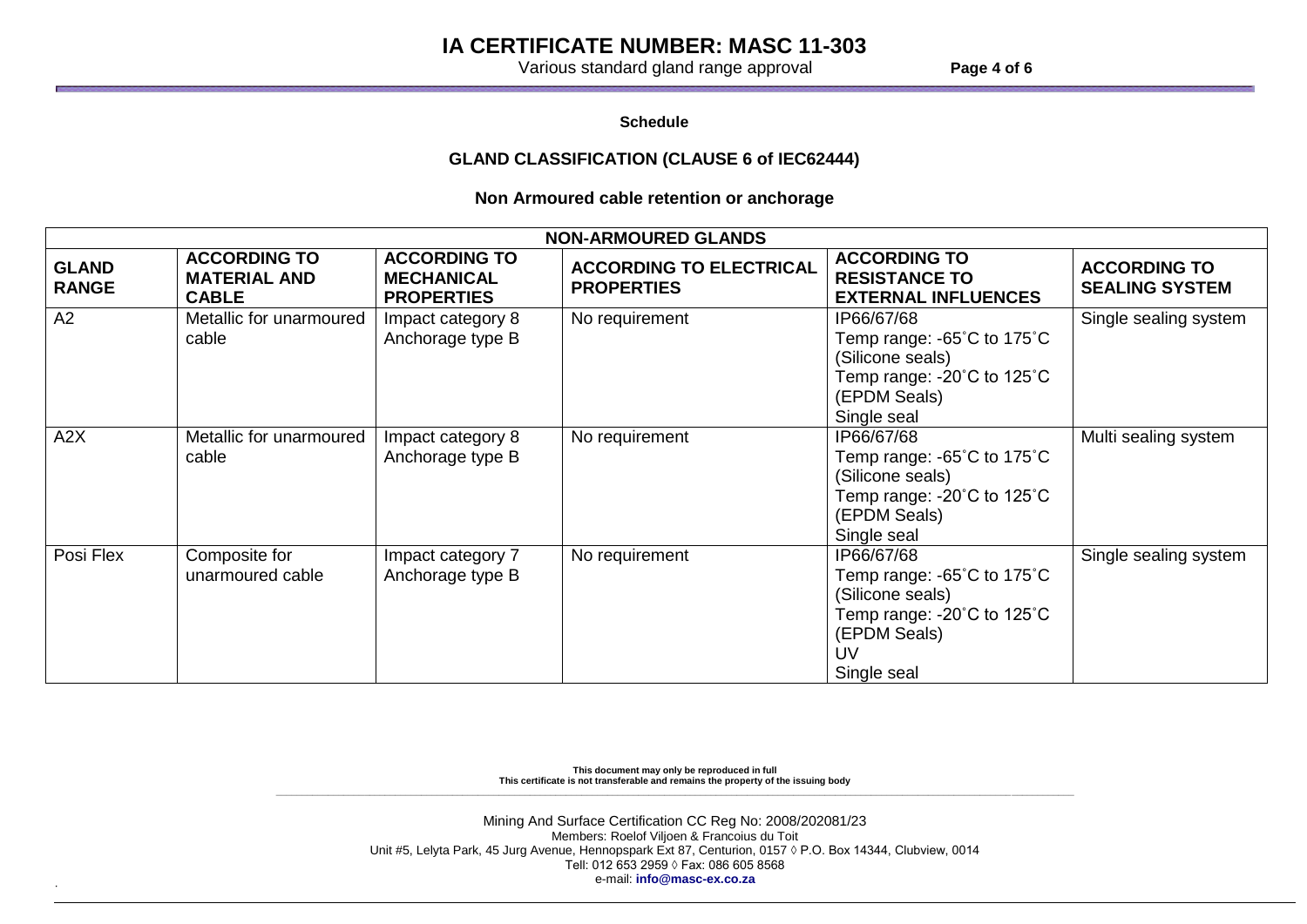# **IA CERTIFICATE NUMBER: MASC 11-303(R2)**

 Various standard gland range approval **Page 5 of 6 (Revision 1 – Temperature adjustment)**

#### **Armoured cable anchorage**

| <b>ARMOURED CABLE GLANDS</b>        |                                                            |                                                               |                                                                                            |                                                                                                                      |                                              |
|-------------------------------------|------------------------------------------------------------|---------------------------------------------------------------|--------------------------------------------------------------------------------------------|----------------------------------------------------------------------------------------------------------------------|----------------------------------------------|
| <b>GLAND RANGE</b>                  | <b>ACCORDING TO</b><br><b>MATERIAL AND</b><br><b>CABLE</b> | <b>ACCORDING TO</b><br><b>MECHANICAL</b><br><b>PROPERTIES</b> | <b>ACCORDING TO</b><br><b>ELECTRICAL</b><br><b>PROPERTIES</b>                              | <b>ACCORDING TO</b><br><b>RESISTANCE TO</b><br><b>EXTERNAL</b><br><b>INFLUENCES</b>                                  | <b>ACCORDING TO</b><br><b>SEALING SYSTEM</b> |
| E <sub>1</sub> W<br>E1W Lead Seal   | Metallic for SWA cable                                     | Impact category 8<br>Anchorage type D                         | Calculated to Category A<br>(no earth tag)<br>Calculated to Category B<br>(with earth tag) | IP66/67/68<br>Temp range: -65°C to<br>175°C (Silicone seals)<br>Temp range: -20°C to<br>125°C (EPDM Seals)           | Multi seal and cone for<br>cable clamping.   |
| E1W Integral Earth<br>E1W Insulated | Metallic for SWA cable                                     | Impact category 8<br>Anchorage type D                         | Calculated to Category C                                                                   | IP66/67/68<br>Temp range: -65°C to<br>175°C (Silicone seals)<br>Temp range: $-20^{\circ}$ C to<br>125°C (EPDM Seals) | Multi seal and cone for<br>cable clamping.   |
| D <sub>1</sub> W                    | Metallic for SWA cable                                     | Impact category 8<br>Anchorage type D                         | Calculated to Category A<br>(no earth tag)<br>Calculated to Category B<br>(with earth tag) | IP66/67/68<br>Temp range: $-65^{\circ}$ C to<br>175°C (Silicone seals)<br>Temp range: -20°C to<br>125°C (EPDM Seals) | Single seal and cone for<br>cable clamping   |
| <b>CW</b>                           | Metallic for SWA cable                                     | Impact category 8<br>Anchorage type D                         | Calculated to Category A<br>(no earth tag)<br>Calculated to Category B<br>(with earth tag) | <b>IP66</b><br>Temp range: -65°C to<br>175°C (Silicone seals)<br>Temp range: -20°C to<br>125°C (EPDM Seals)          | Single seal and cone for<br>cable clamping   |

**This document may only be reproduced in full This certificate is not transferable and remains the property of the issuing body \_\_\_\_\_\_\_\_\_\_\_\_\_\_\_\_\_\_\_\_\_\_\_\_\_\_\_\_\_\_\_\_\_\_\_\_\_\_\_\_\_\_\_\_\_\_\_\_\_\_\_\_\_\_\_\_\_\_\_\_\_\_\_\_\_\_\_\_\_\_\_\_\_\_\_\_\_\_\_\_\_\_\_\_\_\_\_\_\_\_\_\_\_\_\_\_\_\_\_\_\_\_\_\_\_\_\_\_\_\_\_\_\_\_\_\_\_\_\_\_\_\_\_\_\_\_\_\_\_\_\_\_\_\_\_\_\_\_\_\_\_\_\_\_\_\_\_\_\_\_\_\_\_\_**